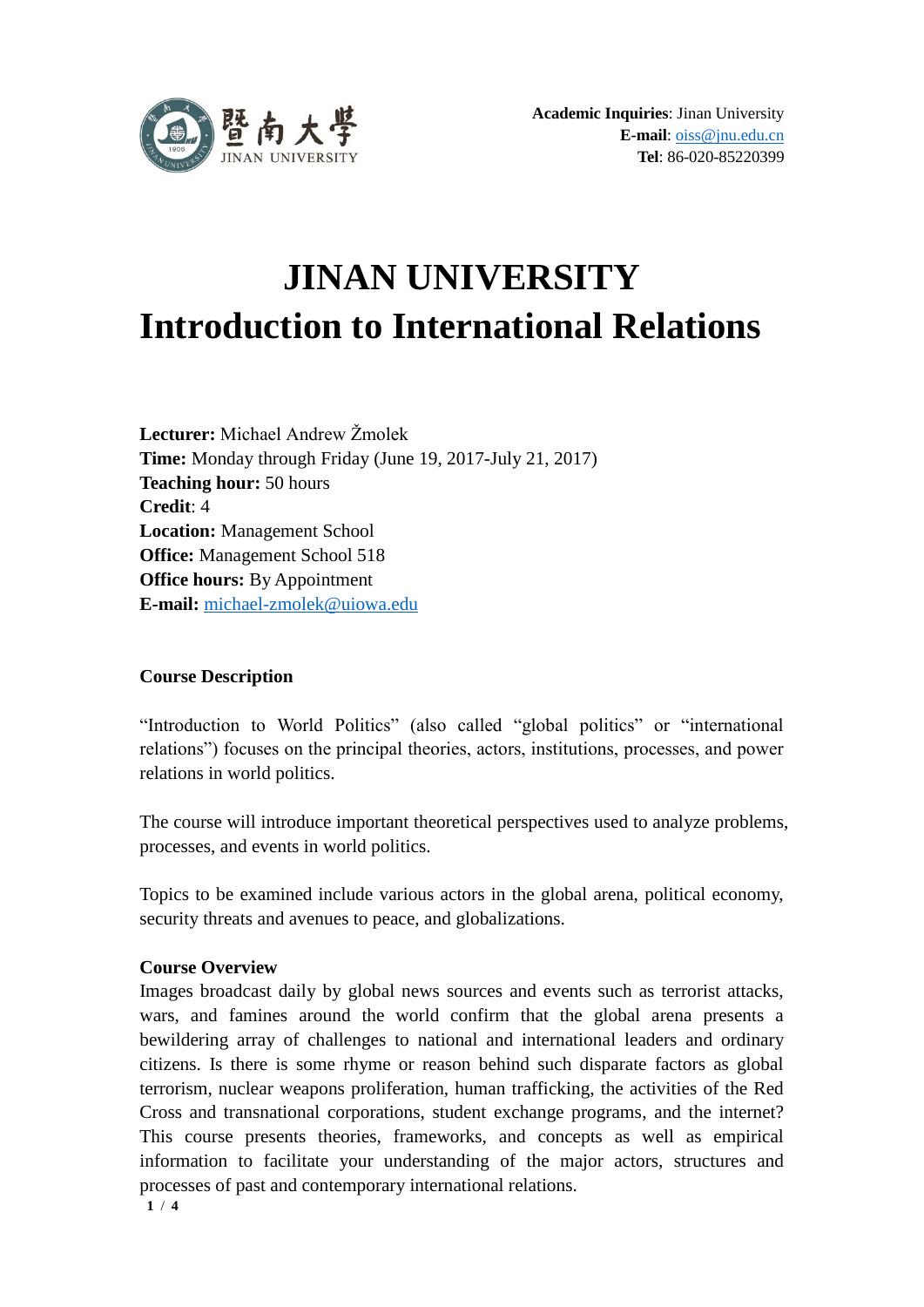

## **Course Objectives**

A student who satisfactorily completes this course should:

- 1. Be knowledgeable regarding the primary paradigms, theories, and concepts used by scholars, analysts, and practitioners to understand world politics.
- 2. Be aware of the plethora of actors participating in world politics including states, intergovernmental organizations, nongovernmental organizations, corporations, and individuals.
- 3. Be acquainted with specific challenges to global security and the phenomena of globalizations.
- 4. Demonstrate knowledge concerning various paths to peace including promotion of human rights, international law, and international organizations.
- 5. Improve their oral and written English-language skills.

### **Required Textbook**

Baylis, John and Steve Smith, and Patricia Owens, *The Globalization of World Politics: An Introduction to International Relations*. Seventh Edition. December 2016 ISBN: 9780198739852

### **Course Hours**

The course has 25 sessions in total. Each class session is 120 minutes in length. The course meets from Monday to Friday.

## **Course Evaluation**

- $\bullet$  Midterm examination (25%)
- $\bullet$  Final examination (25%)
- $\bullet$  "Controversy" assignment (25%)
- Attendance and daily assignments (25%)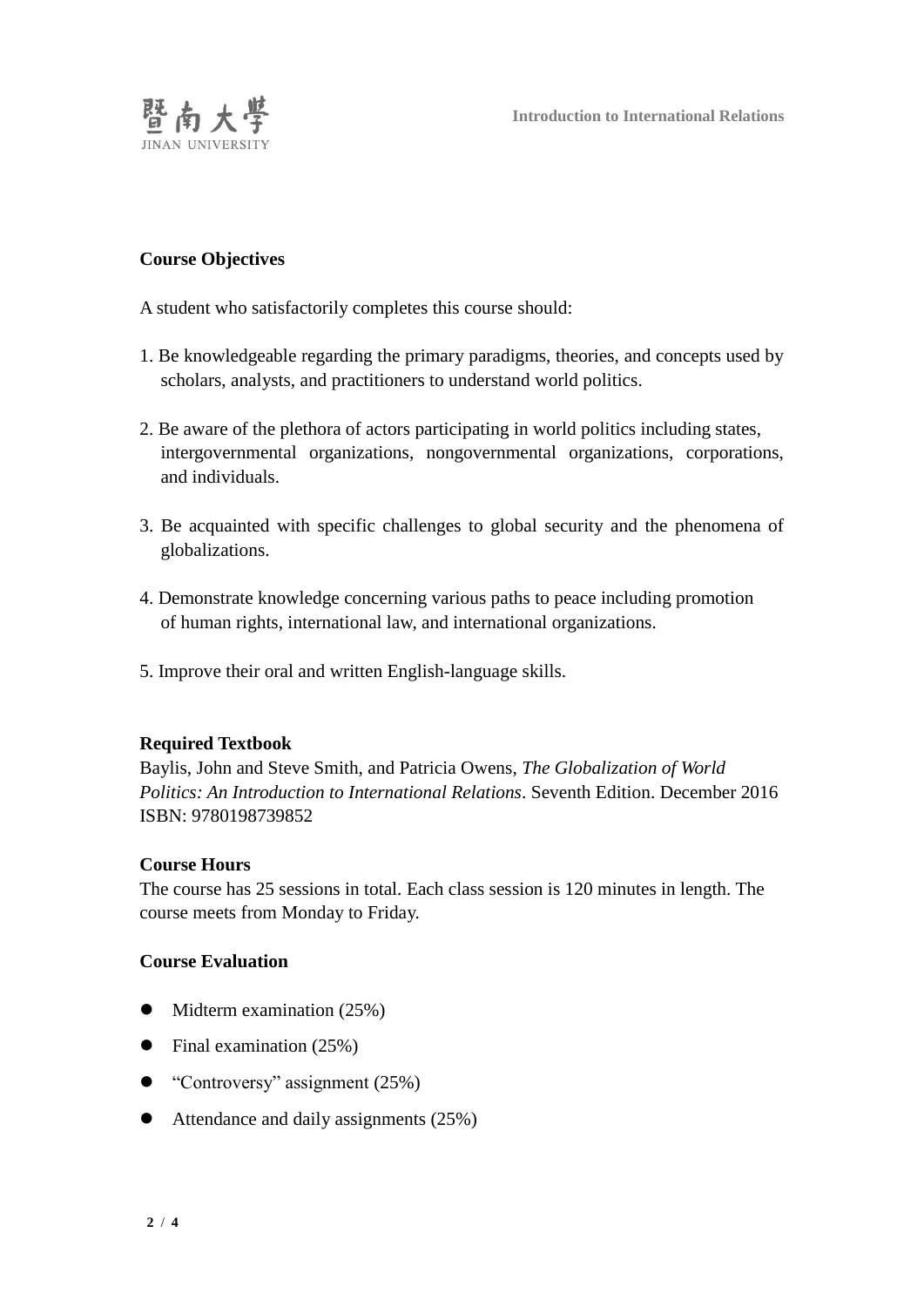

# **Grading Scale**

The instructor will use the grading system as applied by JNU:

| <b>Definition</b>   | <b>Letter</b><br>Grade | Score    |
|---------------------|------------------------|----------|
| <b>Excellent</b>    | A                      | 90-100   |
| Good                | B                      | 80-89    |
| <b>Satisfactory</b> | C                      | 70-79    |
| Poor                | D                      | 60-69    |
| <b>Failed</b>       | E                      | Below 60 |

## **Course Schedule**

**Week 1**  Course Introduction The Framework of International Relations after World War II Theories of International Relations

# **Week 2**

The Powerful + Rich States Weak and Poor States

## **Week 3**

War and Security Global Political Economy The United Nations and International Law Midterm exam

# **Week 4**

Global Security Challenges Inequality and Human Rights

# **Week 5**

Globalization in the Twenty-First Century Friday: Final exam